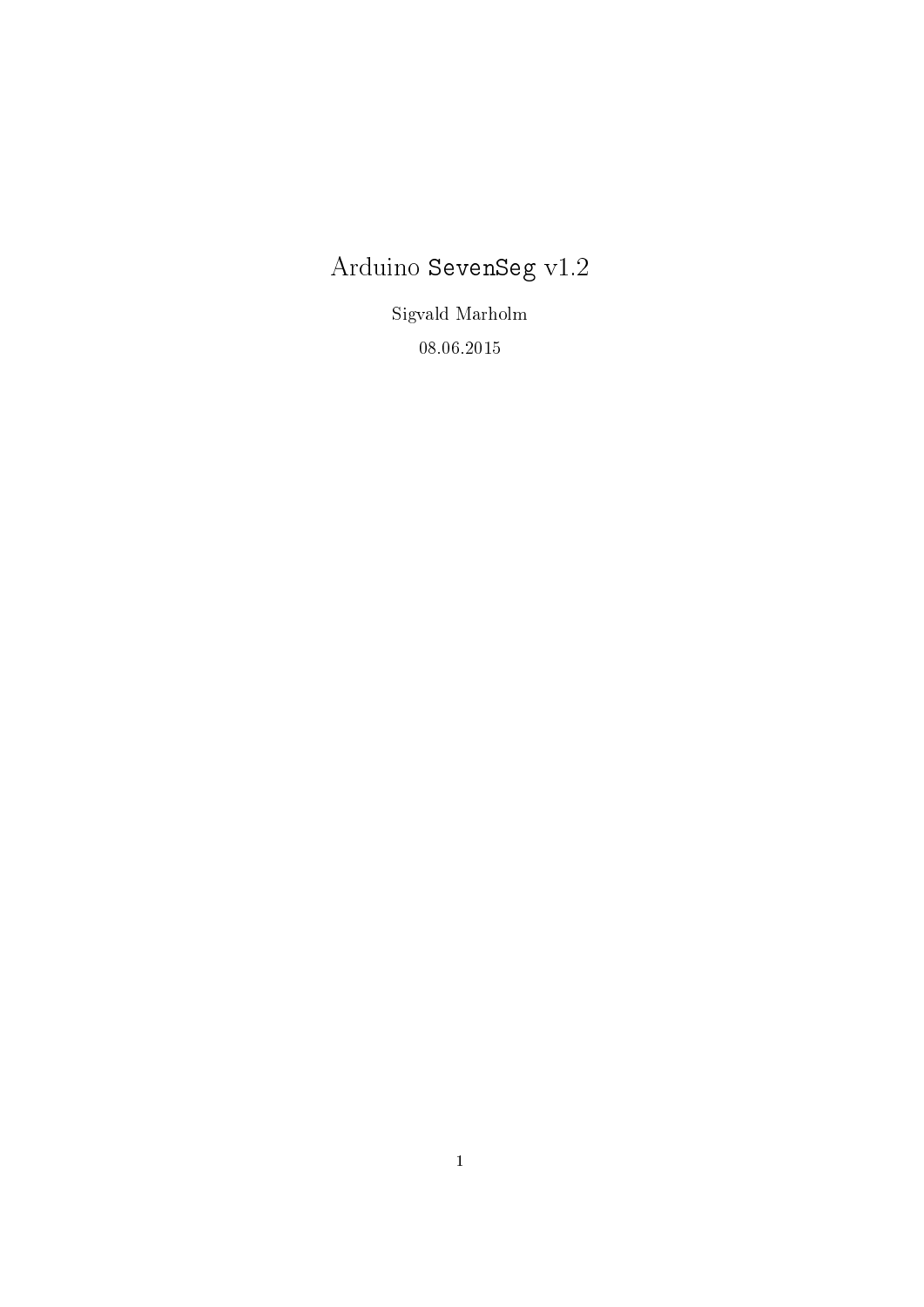# Disclaimer

I do not take any responsibility for the usage of my code (or additional material such as this document). Although I've tested most of it, some parts may not be working, and some information herein may not be correct. Updates and backward/-forward compatibility are not guaranteed (but it may still happen). Use it at your own risk. I do provide it free of charge for non-commercial purposes.

Further on, I discovered after I started developing this library that there already was a similar library at the Arduino playground called SevSeg v.2.0. I decided to proceed, however, since that didn't quite have the flexibility I wanted. Nevertheless, SevSeg was first.

# Contributions and Acknowledgements

I would like to thank Sascha Brüchert for contributing with a keywords.txt file to enable highlighting of library keywords. I would also like to thank those who have contacted me with potential improvements. Most of these are now implemented.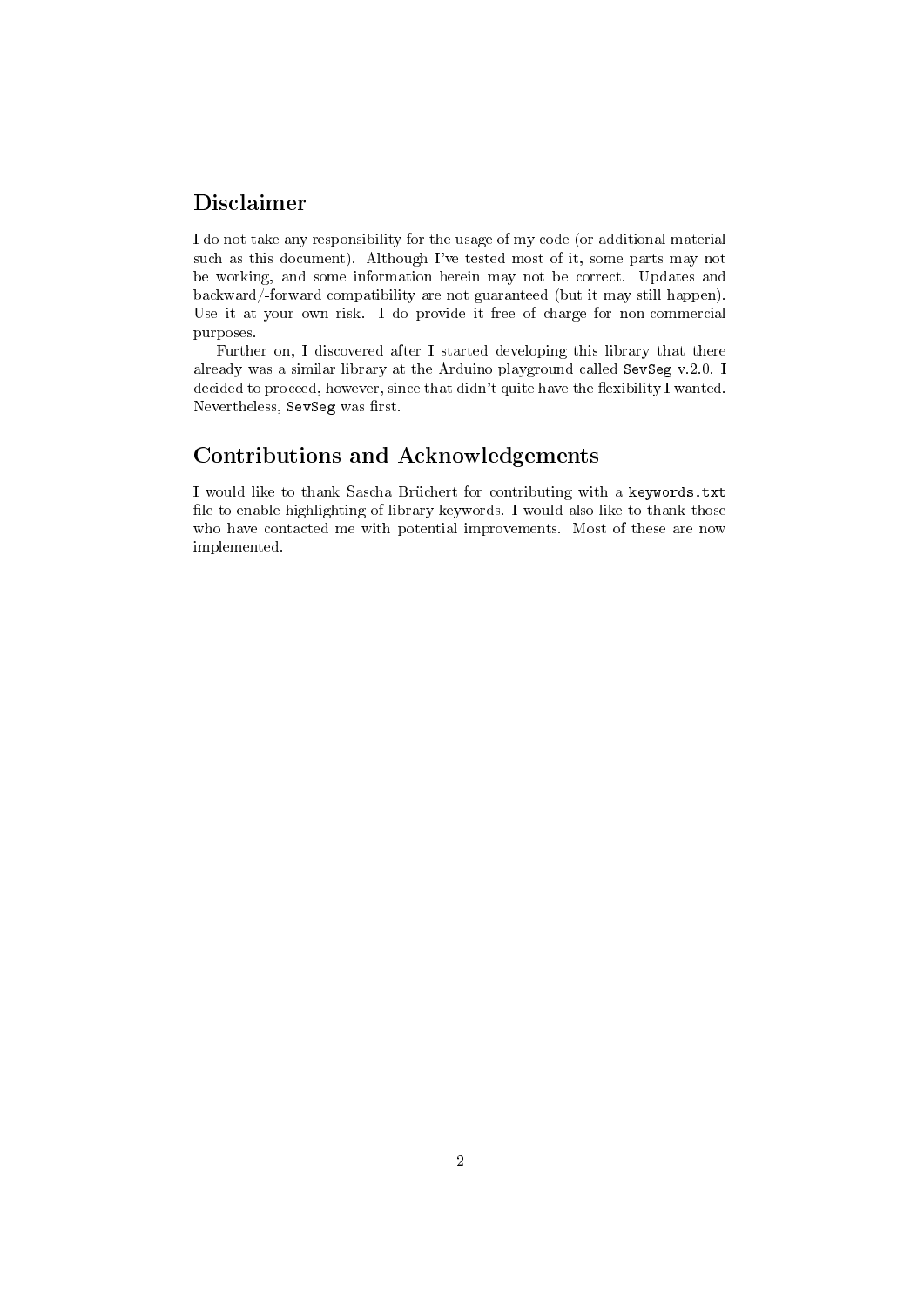## 1 Introduction

SevenSeg is a flexible library for Arduino for outputting information to 7segment displays. The main focus is to be a library which gets you started quickly while being flexible and cover most needs. That is, the most common 7-segment displays should be easily connected to an Arduino and information of various kinds should be easily output to it. This library is intended for beginners as well as more sophisticated users who just want something up and running. It is not intended to be an extremely lightweight library. Key functionality includes:

- Supports arbitrary number of digits and multiple displays
- Supports displays with decimal points, colon and apostrophe
- Supports common anode, common cathode and other hardware configurations
- High level printing functions for easily displaying:
	- Numbers (integers, fixed point and floating point)
	- Text strings
	- $-$  Time (hh:mm) or (mm:ss)
- Automatic multiplexing with adjustable refresh rate
- Adjustable brightness through duty cycle control
- Use of interrupt timers for multiplexing in order to release resources, allowing the MCU to execute other code
- Leading zero suppression (e.g. 123 is displayed as 123 rather than 0123 when using 4 digits)
- No shadow artifact

Future releases may happen, so feel free to contact me with suggested improvements and corrections (marholm@marebakken.com). In future releases, functionality and beauty of the  $\text{code}^1$  will likely be prioritized above for instance backward compatibility.

### How to Read This Document

Read the 2-page "Getting Started" section and you're good to go! Then use this as a look-up book for whenever you need to know how to do something.

<sup>1</sup>Today, parts of the code are clean an beautiful, while other parts are not. In the end I just had to finish up the project before getting tired of it. I hope to provide a cleaner code in future versions.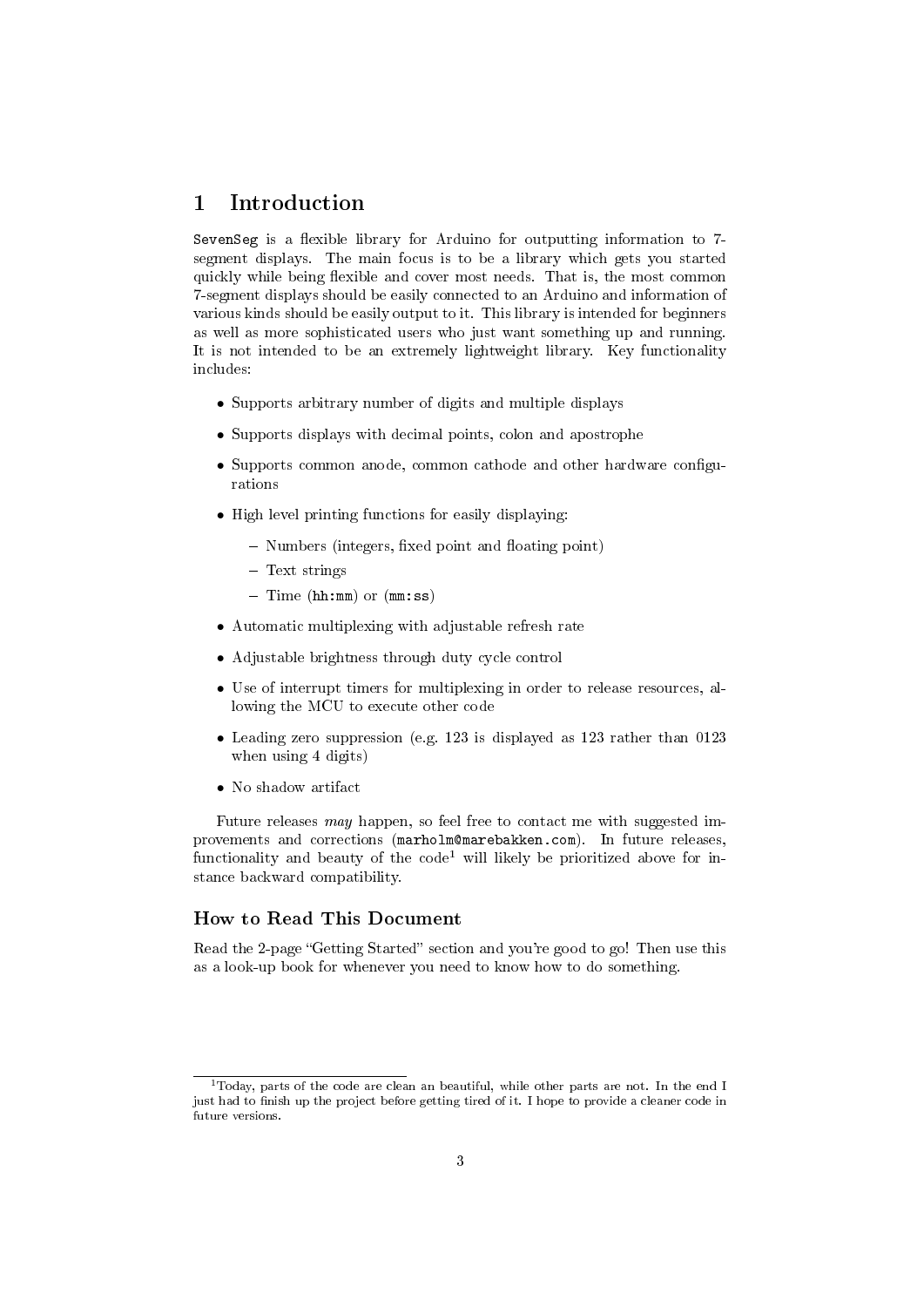

Figure 1: Labelling of a 7-segment digit including a decimal point (DP)



Figure 2: A 4-digit common anode display

# 2 Getting Started

Let's start with a quick example to get most users up and running. We will assume a 4-digit 7-segment common anode display. The segments in each digit are labelled A to G in the standard way as depicted in Fig. 1. Some displays also have an 8th segment for the decimal point (DP). This example assumes a display without that segment (see Sec. 3.3 for how to use SevenSeg with decimal points).

The schematics for a 4-digit common anode display is depicted in Fig. 2. Each segment houses a LED light. All anodes (positive terminal) on a digit are tied together into one pin which is hereinafter referred to as a digit pin (dig 1 to dig 4 on the schematic). The cathodes (negative terminals) of segments A to G are tied together across the digits, and their pins are hereinafter referred to as segment pins A to G.

For a common cathode display, it's the other way around: the cathodes are the digit pins, being connected together within each digit (hence the name "common cathode") while the anodes act as segment pins and are connected across the digits. Fig. 3 shows a 4-digit common cathode display.

Nevertheless, the digit pins should be connected directly to available output pins on the Arduino, while the segment pins should be connected to Arduino output pins through appropriately dimensioned resistors (see Fig. 10). Make sure the resistors are dimensioned such that neither the display nor the Arduino is damaged. For dimensioning of resistors, see App. A.

Finally, an example code for making this work is shown below: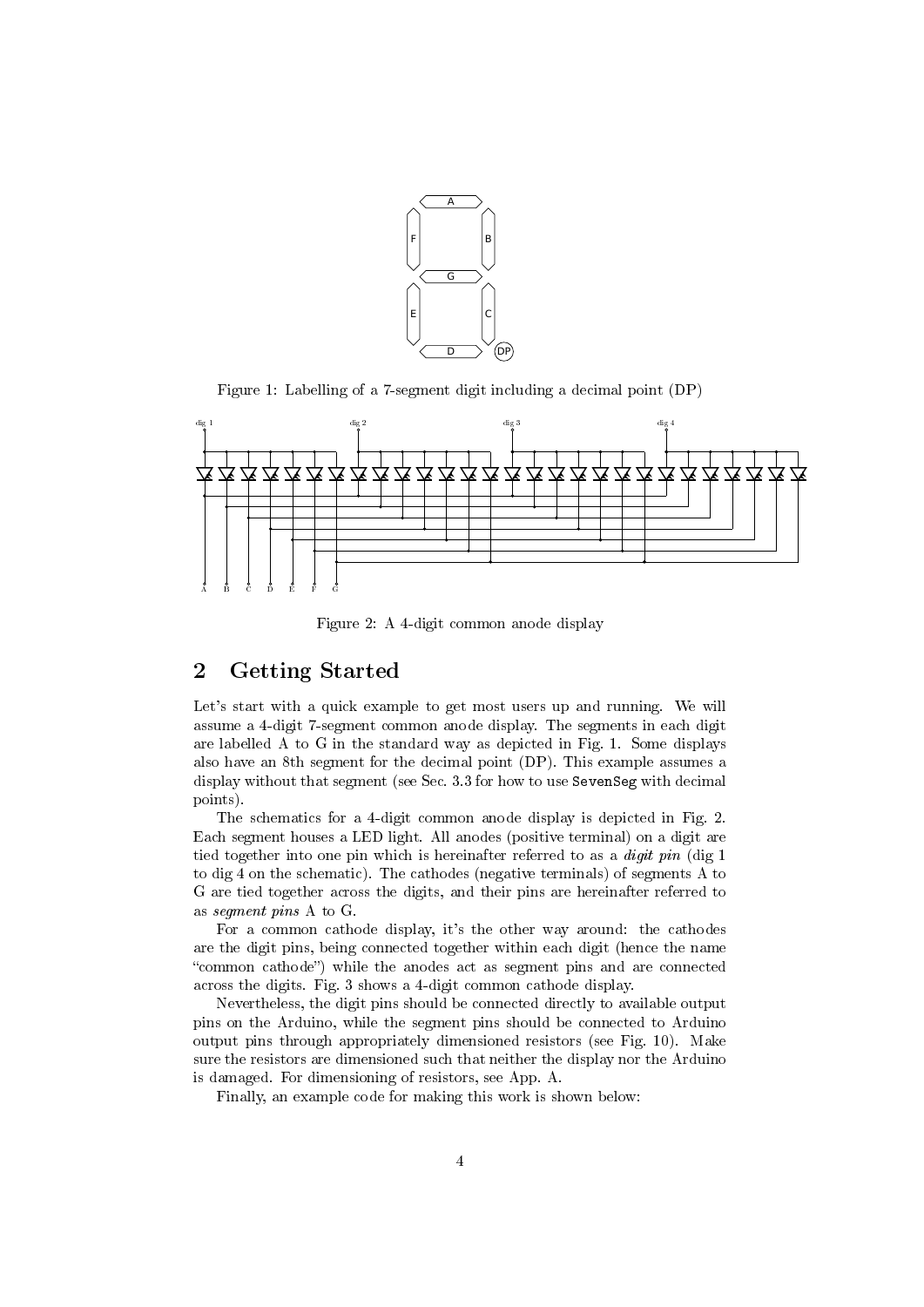

Figure 3: A 4-digit common cathode display

```
1 | #include < SevenSeg.h>
2
3 SevenSeg disp (11 ,7 ,3 ,5 ,6 ,10 ,2) ;
4
5 const int numOfDigits=4;
6 | int digitPins [numOfDigits] ={12,9,8,13};
7
8 void setup () {
\begin{array}{c} 9 \\ 10 \end{array}disp . setDigitPins ( numOfDigits , digitPins ) ;
11
12 \mid13
14 void loop() {
\frac{15}{16}disp write (1358);
17
18 | ]
```
First, a 7-segment display object disp is initialized in line 3. The arguments of the constructor are simply the Arduino  $I/O$  pin numbers which the segment pins are connected to, i.e. segment A is connected to pin 11, segment B to pin 7 and so on.

On line 6 an array digitPins is created, holding the  $I/O$  pin numbers which the digit pins are connected to. I.e. the leftmost digit in the display is connected to pin 12 and the rightmost to pin 13. By sending this array (or actually the address to this array) to the member function setDigitPins() on line 10 you tell the display object to use these pins as digit pins. Note that the array digitPins must be kept in global scope<sup>2</sup> . The SevenSeg library assumes a common anode display is used unless otherwise stated. If a common cathode display was connected, it would suffice to insert disp. setCommonCathode(): on line 11.

Finally, the member function write() is run repetitively on line 16 in order to write the number 1358. For other write-functions, to display clocks, and decimal numbers, see Sec. 4.1.

If other, time-consuming tasks must be performed within loop(), consider using interrupt timers to free resources. See Sec. 4.4 for more details.

<sup>2</sup>Sorry about that. It's global in order to allow an arbitrary number of digits while preventing dynamic memory allocation.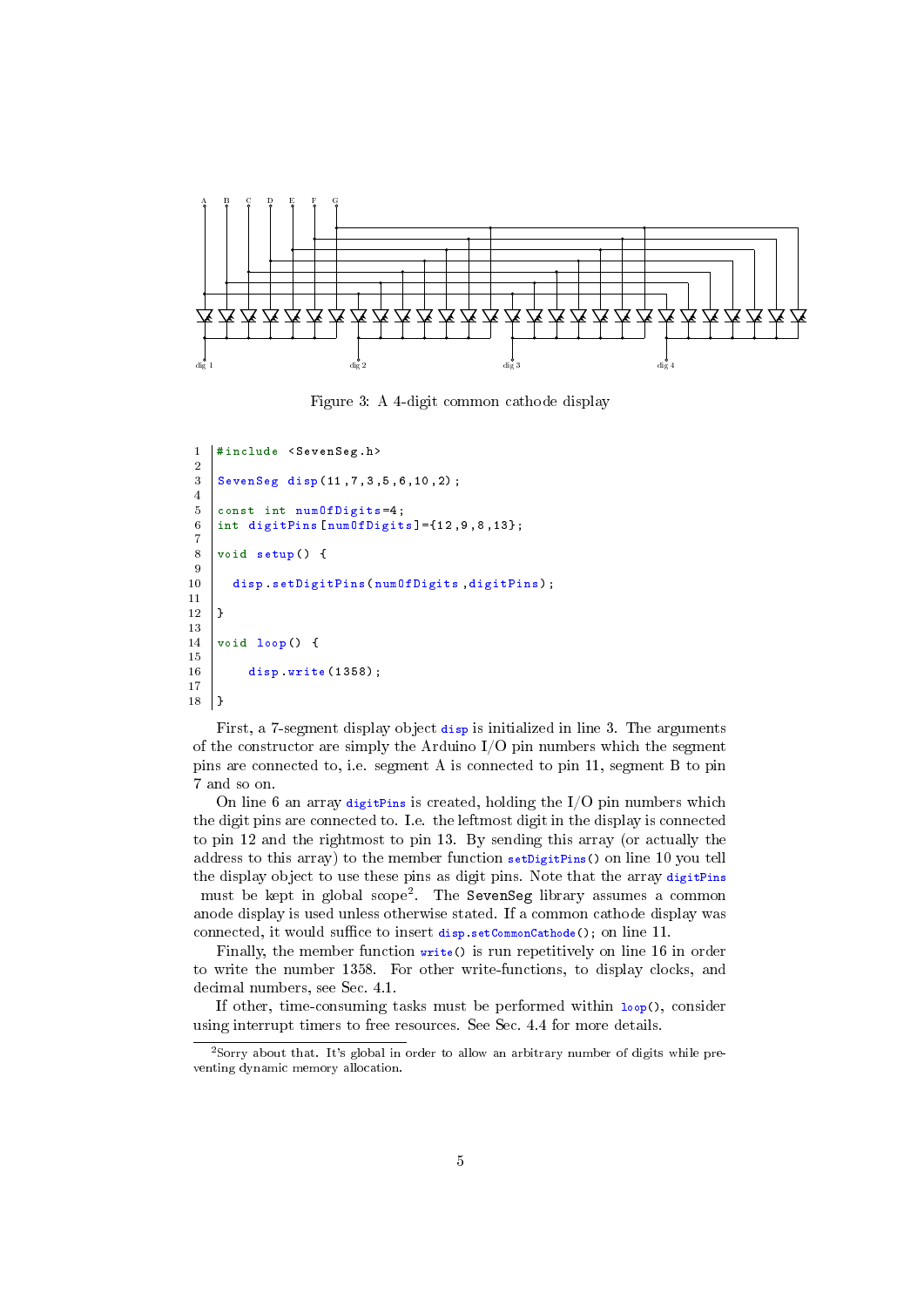### 3 Hardware Setup

This section contain information about how to configure the SevenSeg-library to the hardware. These member-functions are typically called in  $\text{setup}()$ ... except for the declaration of the sevenseg-object which can be put in global scope to make it accessible in  $loop()$ .  $\}$ .

#### 3.1 Set Digit and Segment Pins

These member functions are used to configure the segment pins (labelled  $A-G$ ) and digit pins for the display (c.f. Sec. 2).

```
SevenSeg(int A,int B,int C,int D,int E,int F,int G);
```
Defines the segments  $A-G$  (c.f. Fig. 1) to be connected to the Arduino I/O pins given by the variables with the same name. See Sec. 2 for example.

#### void setDigitPins(int numOfDigits, int \*pDigitPins);

Defines the number of digits to be  $numOfDigits$  and the digit pins to be the elements of the array pligitPins (assumed to be of length numOfDigits). Keep in mind that pDigitPins must be stored outside the SevenSeg-object. See Sec. 2 for example.

If it is a one-digit display, it is possible to tie the digit pin directly to ground (in case of common cathode) or supply (in case of common anode) to spare one Arduino I/O-pin. In this case setDigitPins() should not be called.

### 3.2 Set Circuit Topology

#### void setCommonAnode();

Tells the library that the display connected is of common anode type. That is the default so I can't really think of a reason to call this function.

#### void setCommonCathode();

Tells the library that the display connected is of common cathode type.

#### void setActivePinState(int segActive, int digActive);

Configures whether the segment and digit pins should be active high or low. As an example, a common cathode display has segment pins that are active high, since the LEDs light up for high segment pins. The digit pins, however, are active low, since only digits with a low digit pin are on. Hence, calling setCommonCathode(); is equivalent to calling setActivePinState(HIGH,LOW);.

The setActivePinState()-function, however, allows for a wider range of circuit topologies. Take for instance that you want to run more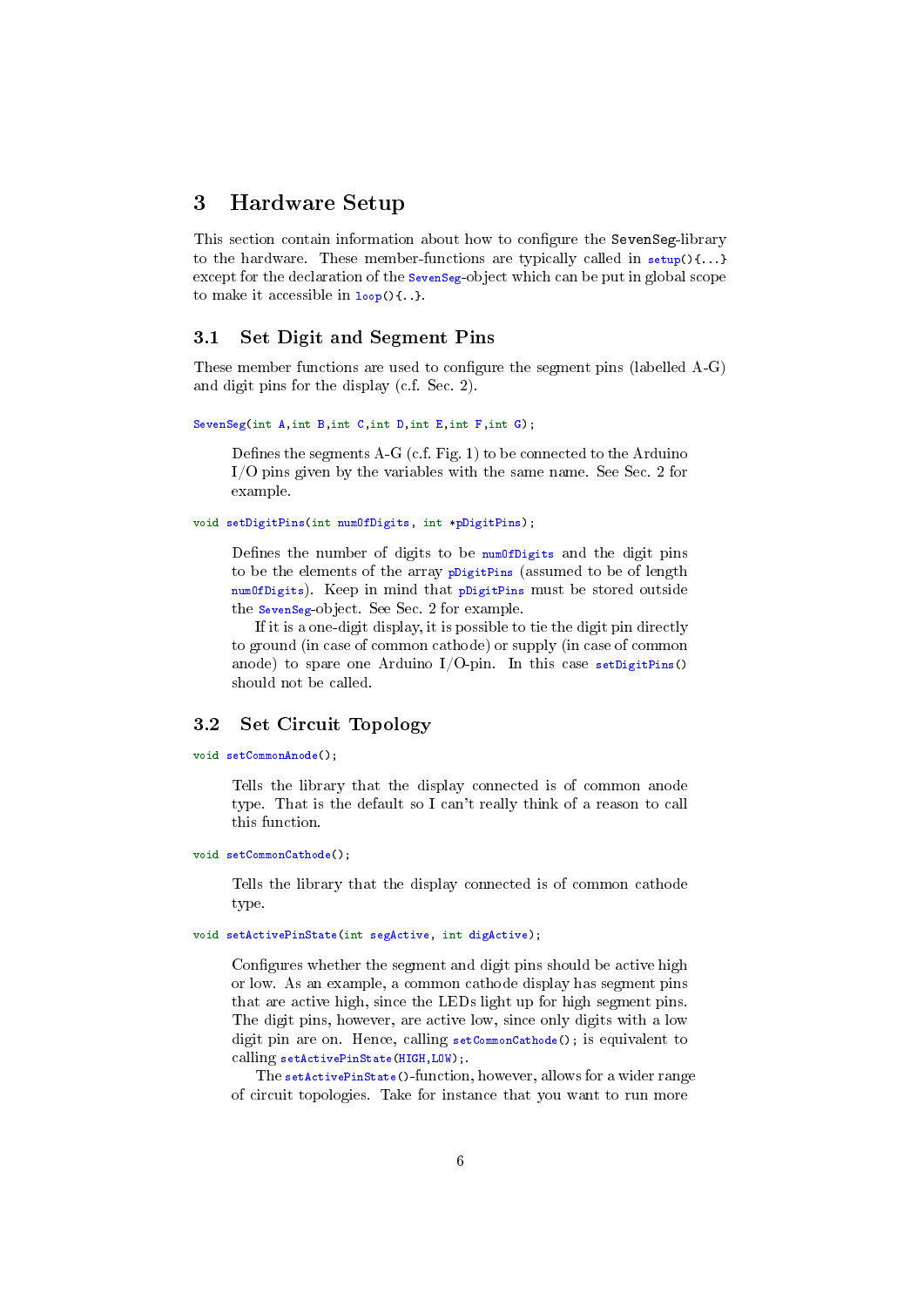

Figure 4: A 4-digit common cathode display with cathode transistors. (Remember to put resistors on the gates of the transistors to limit the base current.  $10 \text{ k}\Omega$  usually works.)

current through the digit pins of a common cathode display than allowed per Arduino I/O pin. A classic solution in this case would be to add NPN-transistors at the digit pins as shown in Fig. 4. This, however, inverts the digit pins. For this topology, call setActivePinState (HIGH,HIGH);.

### 3.3 Decimal Point (Comma)

void setDPPin(int DPPin);

Specifies that the digits have a decimal point (DP) as depicted in Fig. 1, and that its segment is connected to DPPin. See Fig. 10 for an example of a display with a decimal point.

### 3.4 Colon and Apostrophe

Colons and apostrophes are realized in many different ways in 7-segment displays. The SevenSeg library will try to cover the most frequently used implementations. To do this, three main categories of displays are identified, all assuming that no more than one colon and one apostrophe are present:

- Additional segment pin for colon. Two separate LEDs are used for the upper and lower dot in the colon (UC and LC) as shown in Fig. 5. They share an additional segment pin (labelled "colon") for turning on/off colon. They share digit pins with other digits. On some variants only one LED (UC) is present (at least apparently). This is indicated by the dashed line. These kind of displays are configured by setColonPin().
- Additional digit pin for colon and apostrophe. On these kind of displays a separate digit pin "symb" is used for symbols: apostrophe (AP) and colon (UC and LC if split in two). The symbols share segment pins with the usual segments A-G. See Fig. 6. These displays are configured by setSymbPins().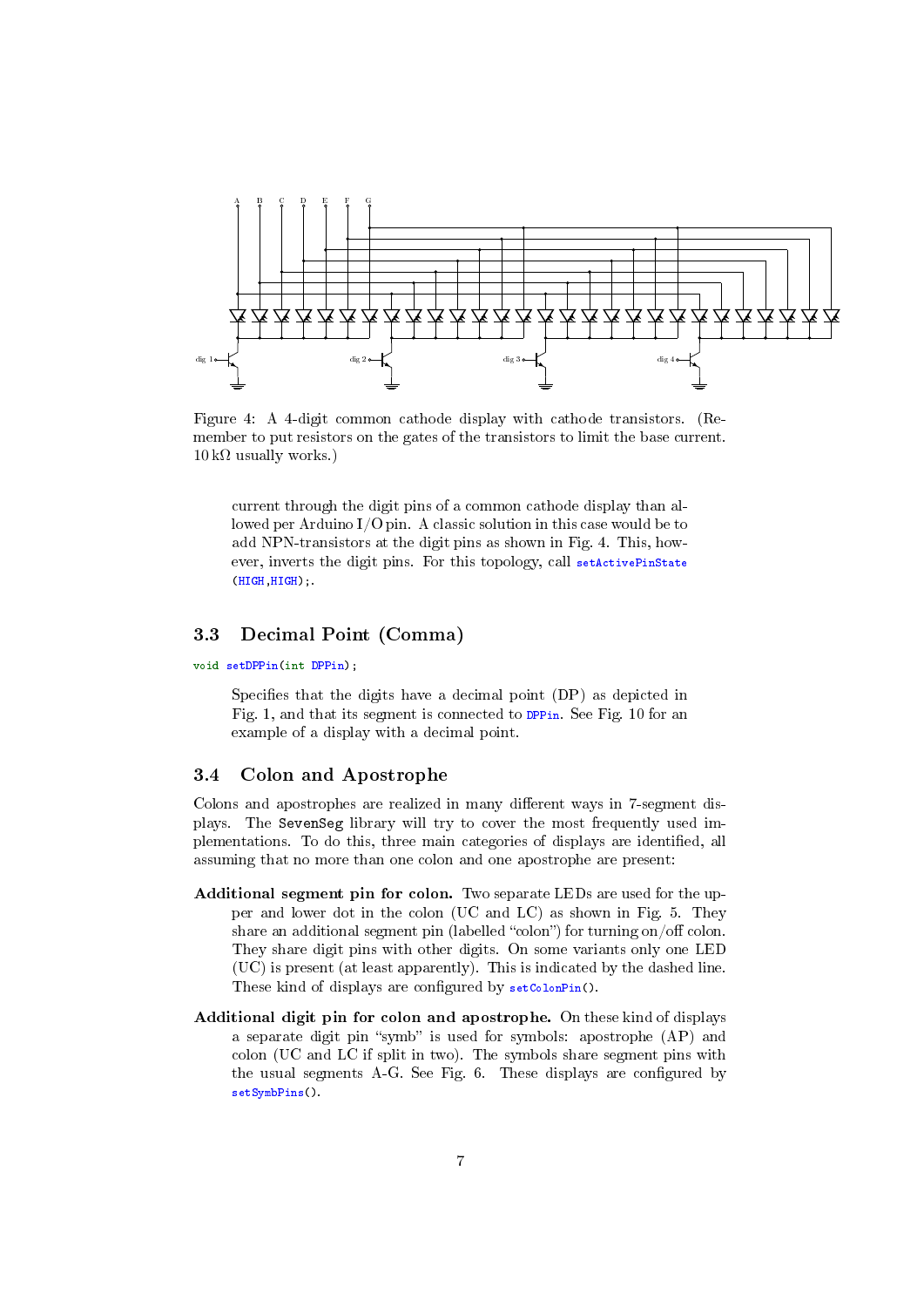

Figure 5: A 4-digit common anode display with a separate segment pin for colon



Figure 6: A 4-digit common anode display with a separate symbol digit pin for colon and apostrophe

- Unterminated LEDs for colon and apostrophe. A third category of displays have both anodes and cathodes freely available without being tied to anything. These displays must be hardwired into a configuration that fits with one of the other two configurations.
- void setColonPin(int colonPin);

Tells the SevenSeg-object that it has a colon available as an additional segment on pin colonPin. Whether it is split in two (UC and LC) or not is non-relevant. It is also non-relevant with which digits they share the digit pin.

#### void setSymbPins(int digPin, int segUCPin, int segLCPin, int segAPin);

Tells the **SevenSeg-object** that it has a colon and an apostrophe available. The symbol pin is set to digPin and the apostrophe segment pin is set to SegAPin (which will be the same as one of the segment pins for segments A-G). In case of split colon, segucpin and segLCPin are the segment pins for the upper and lower colon LED, respectively. In case of only one LED for colon, let seguer be equal to seguerin.

For high-level printing functions, SevenSeg will automatically take care of multiplexing properly through all digits, including the symbol pin.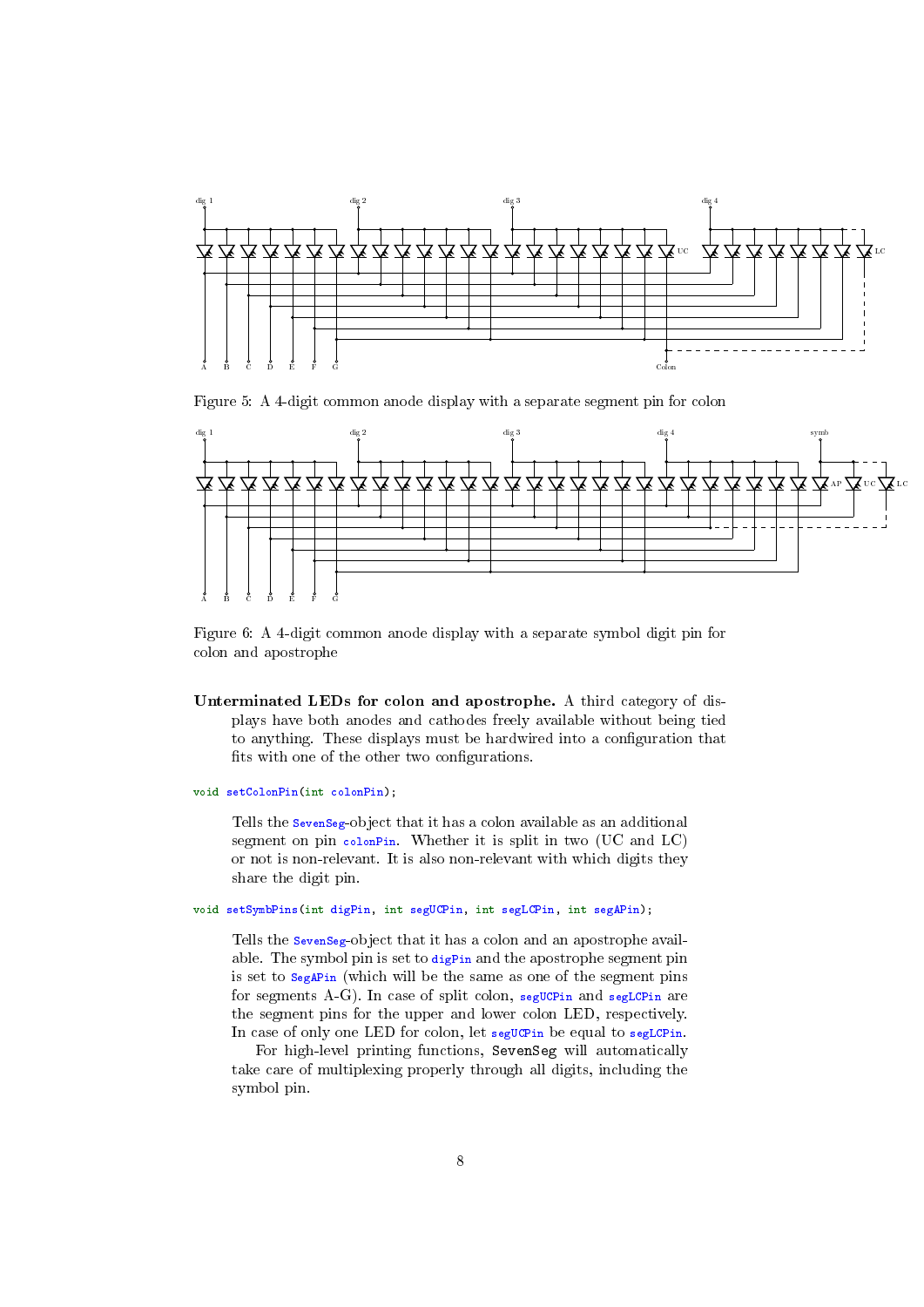### 3.5 Example: 4-digit Display with Symbols

Finally, a more complex example. How to setup a 4-digit common cathode display with decimal points, one unterminated LED for apostrophe, and one unterminated LED for colon.

First, the cathodes of the apostrophe LED and the colon LED are tied together and connected to Arduino  $I/O$  pin 1. This is the symbol pin. The anode of the apostrophe LED is tied together with segment pin A and connected to Arduino I/O pin 11 through a resistor. The anode of the colon LED is tied together with segment pin B and connected to the Arduino I/O pin 7 through a resistor. The other segment pins C-G are connected (through resistors) to I/O pins 3, 5, 6, 10 and 2, respectively. The DP segment pin is connected to pin 4. At last, the digit pins 1 to 4 (leftmost to rightmost) are connected to pins 12, 9, 8 and 13, respectively. Then, the code to initialize it would be:

```
1 | #include < SevenSeg.h>
-9
3 SevenSeg disp (11, 7, 3, 5, 6, 10, 2);
4
5 const int numOfDigits=4;
6 | int digitPins [numOfDigits] = {12, 9, 8, 13};
7
8 void setup () {
9
10 disp setDigitPins ( num Of Digits , digitPins );<br>11 disp setCommonCathode ( );
       disp setCommonCathode () ;
12 disp setDPPin (4);<br>13 disp setSymbPins (
       disp setSynbPins(1,7,7,11);14
15 \mid16
17 void loop() {
18
19 // Printing functions here
20
21 \mid }
```
### 3.6 Example: Multiple Displays

It is possible to have multiple displays controlled by different SevenSeg objects although this requires particular attention. Consider for example a 4-digit and a 2-digit common anode display. The displays should share segment pins, e.g. segment A of both displays are connected to the same pin on the Arduino and likewise for segments B to G. Remember that if you're out of digital pins you can also use analog pins, as is done in this example. The digit pins, of course, are separate.

In order to make the library multiplex all  $n = 6$  digits at once, the write functions for both displays are executed consecutively in  $loop()$ ...}. However, after writing to one display, all segments must be set inactive by calling clearDisp  $\Omega$ . Otherwise the last digit written will influence the first digit written to the next display. See the example below:

```
1 | #include < SevenSeg.h>
2
3 SevenSeg disp1 (10, 11, 13, A2, A1, 12, A0);
  SevenSeg disp2 (10, 11, 13, A2, A1, 12, A0);
```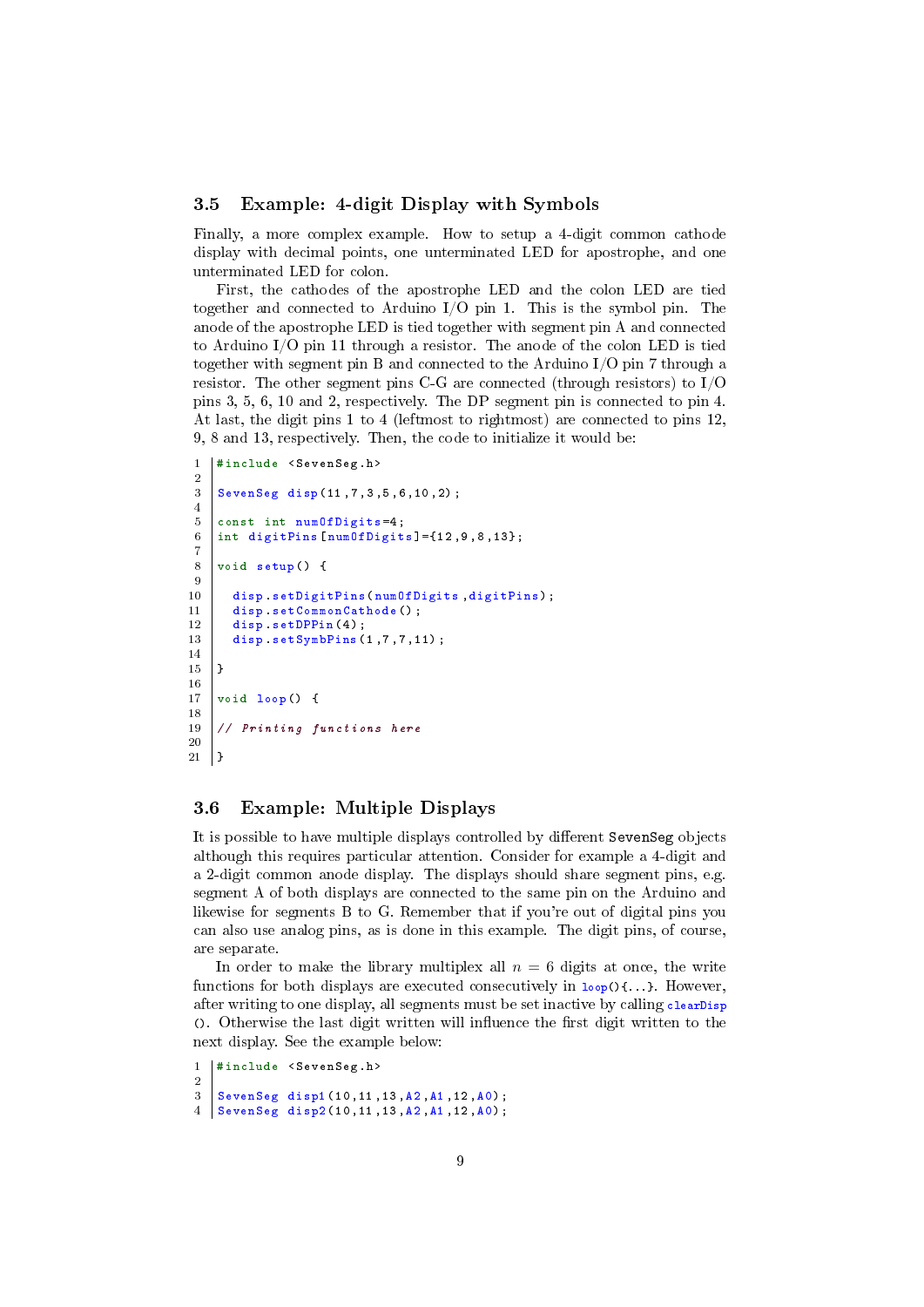```
5
6 const int numOfDigits1 = 4;<br>7 const int numOfDigits2 = 2.
     const int numOfDigits2 = 2;
8 int digitPins1 [num0fDigital] = {9, 8, 7, A4};<br>9 int digitPins2 [num0fDigital] = {6, 5}:9 int digitPins2 [ numOfDigits2 ]={6 ,5};
10
11 \vert void setup () {
12
13 disp1.setDigitPins (numOfDigits1, digitPins1);<br>14 disp1.setDigitDelay (1667);
           disp1 setDigitDelay (1667);
15
16 disp2.setDigitPins (numOfDigits2, digitPins2);<br>17 disp2.setDigitDelay (1667);
           disp2 . setDigitDelay (1667) ;
18
19 }
\frac{20}{21}void loop() {
\frac{22}{23}disp1 write (1234):
24 disp1 clearDisp();
\frac{25}{26}disp2 write (56):
27 disp2 clearDisp();
rac{28}{29}\vert }
```
Moreover, since the two objects are unaware of each other both running in  $\log(1 \ldots)$ , the refresh rate will not be 100 Hz which is default. The function setRefreshRate() also do not work. When multiplexing several displays the time to spend (in microseconds) on each digit must be manually calculated and specified using  $setDigitDelay()$ . For this example the time is calculated as follows (assuming a refresh rate of  $f = 100$  Hz which is usually a good number):

$$
T_{\text{digit}} = \frac{1}{nf} = \frac{1}{6 \cdot 100 \,\text{Hz}} \approx 1667 \,\mu\text{s} \tag{1}
$$

Unfortunately, it is not possible for several displays to share segment pins while using interrupt timers.

### 4 Writing to the Display

The printing functions usually goes into  $\text{loop}($  $\{ \ldots \}$  and are divided into two categories; low-level functions which are rather basic but gives the programmer full control of the display, and high-level functions which are easier, more intelligent and should be suitable for most needs. For the low-level functions the programmer will have to handle multiplexing and parsing himself, whereas the high-level functions does this for you. The example in Sec. 2 uses the high-level printing function write().

### 4.1 High-level Printing Functions

The high-level printing functions takes care of parsing and displaying numbers, text strings, etc. for you as long as they are run in an endless loop (i.e. loop()  $\{\ldots\}$ ). If you cannot afford to run them in an endless loop, consider using the built-in support for interrupt timers as described in Sec. 4.4. void write(long num):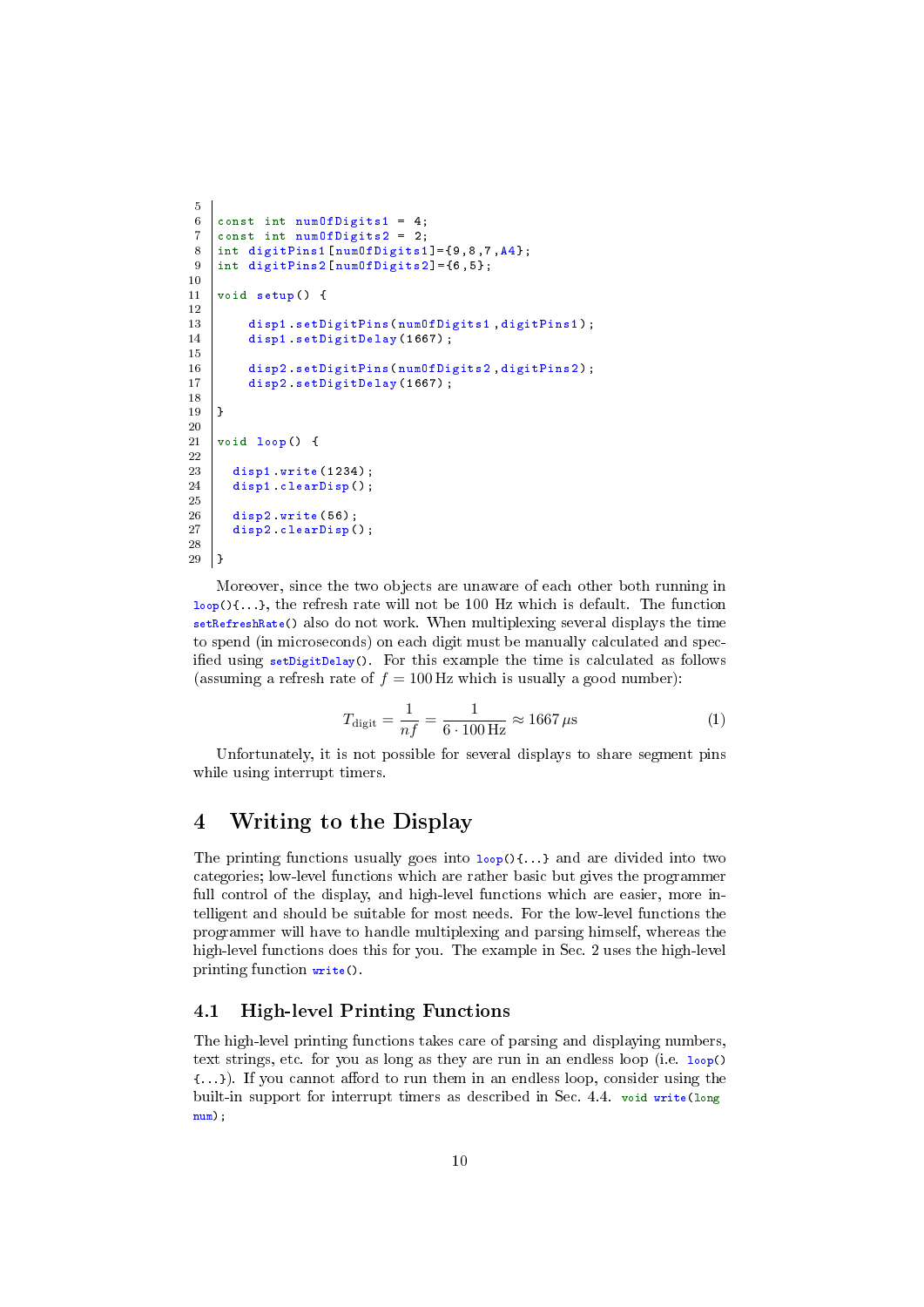Writes the number num on the display. See Sec. 2 for an example.

Supports signed integers. If the numbers are out of range they are trimmed to the largest positive or negative number the display can show. I.e. write(1234) will output 1234 on a 4-digit display but 99 on a 2-digit display. write(-50) will print -9 on a 2-digit display and -50 on displays with at least three digits.

void write(long num, int point);

Similar to  $write(long num)$  except that this one writes a fixed point decimal. The integer **point** tells how many digit should be treated as decimals. Example: write(1234,2) outputs "12.34". As for the above function num will be trimmed if outside the range of what the display can handle.

```
void write(double num);
```
Writes the (positive or negative) floating point number  $num$ . Example:  $writeFloat(123.45)$  yields "123.5" on a 4-digit display (note the round-off<sup>3</sup>). Numbers are trimmed if out-of-range. Uses as many decimals as can fit the display.

```
void write(double num, int point);
```
Same as above, but number of decimals to print are specified by point.

```
void write(char *str);
```
Writes the null-terminated text string pointed to by str. Example:  $write("open")$  displays the text "open".

Valid characters are a-z, A-Z, 0-9, minus (-), space ( ), decimal point (.), and degree (°). Small and capital letters are displayed equally. The degree-symbol should probably be written as the escaped character '\370'. I.e. to print "24°C" you should write write ("24\370C"). Note that this "24\370C" is actually a four character string.

```
void write(String str);
```
Same as above but uses the string object rather than null-terminated string.

void writeClock(int mm,int ss,char c);

Writes the time in the format mm:ss if  $c == '$ :', mm.ss if  $c == '$ .' or simply mmss if  $c == '$ . mm and ss suggests using it for minutes and seconds but it could, of course, also be used for hours and minutes.

void writeClock(int mm,int ss);

 $3$ Most people would agree that 0.5 is rounded up to 1, but it is not so clear which way  $-0.5$  is rounded. To 0 or to  $-1$ ? The thing is that "rounding" is not a well-defined operation so both could be correct. This library uses the convention of rounding -0.5 to -1 for no particular reason.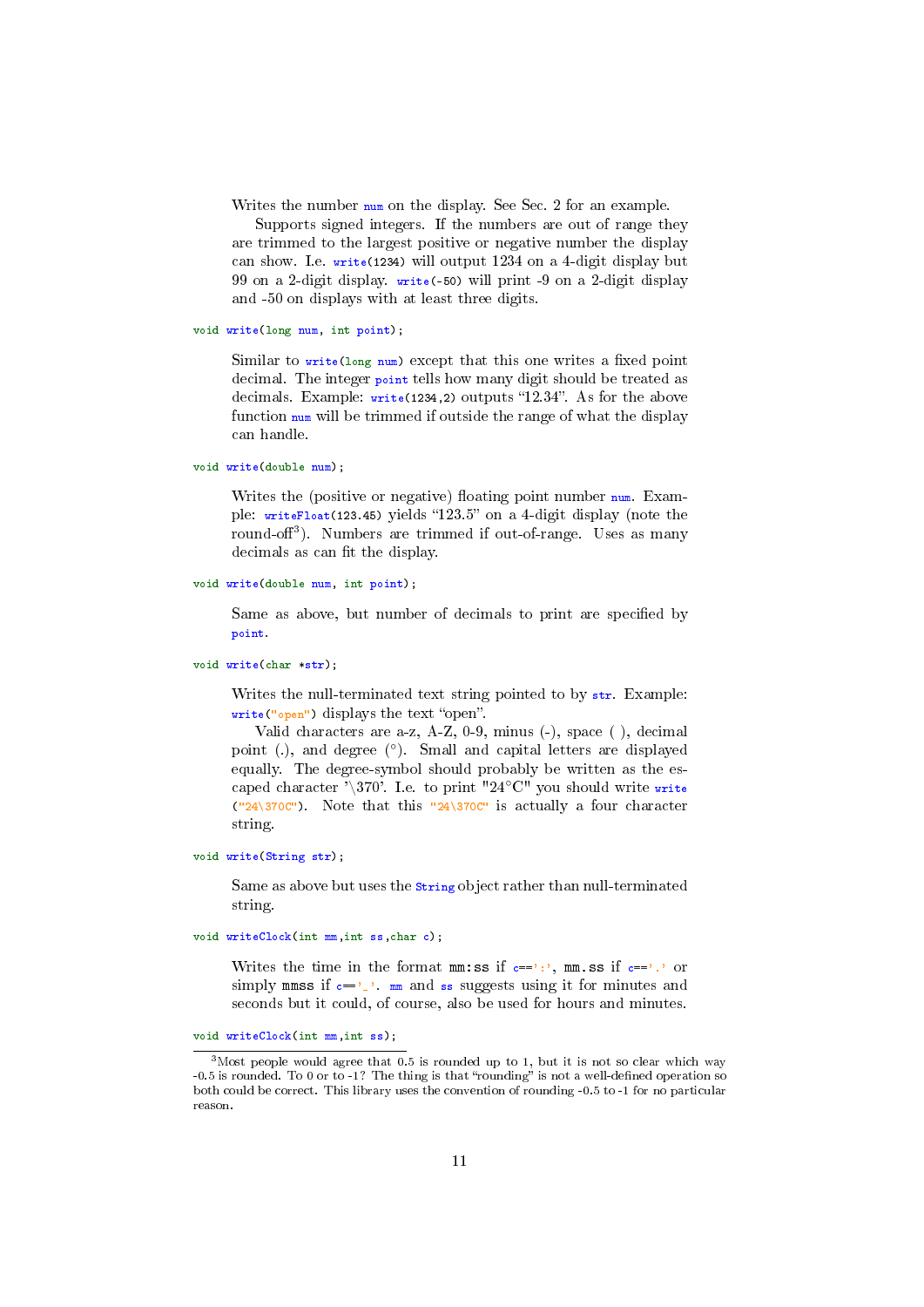Same as above but automatically uses colon if it exists, decimal point if not or simply nothing if the display has neither colon nor decimal points. See Sec. 3 for configuration of decimal points and colons.

```
void writeClock(int ss,char c);
```
This writes the time in the format mm:ss, mm.ss or mmss depending on whether  $\mathbf{c}$  is ':', '.' or '.'. The minutes are derived from the seconds. Example: writeClock(72,':') outputs 01:12 since 72 seconds is 1 minute and 12 seconds.

```
void writeClock(int ss);
```
Same as above but automatically uses colon if it exists, decimal point if not or simply nothing if the display has neither colon nor decimal points. See Sec. 3 for configuration of decimal points and colons.

#### 4.2 Low-level Printing Functions

void clearDisp();

Clears the display.

```
void changeDigit(int digit);
```
Activates the digit given by digit (and deactivates the others). I.e. changeDigit(1) makes the leftmost digit the active one. Each time changeDigit() is called all the segments are cleared. Hence, the following (erroneous) code will leave digit 2 empty:

```
1 writeDigit (4); // Activates segments in '4'<br>2 changeDigit (2); // Error: clears all segment
2 changeDigit(2); // Error: clears all segments
3 \mid \text{delay}(5);
```
while this code will print the number 4 on digit 2:

```
1 | changeDigit (2);
2 writeDigit (4) ;
3 \mid \text{delay}(5);
```
The reason for this behaviour is to prevent shadows<sup>4</sup>. The purpose of the delay is to leave the segment on for some milliseconds before changing digit again. Immediately changing digits will make the digits be on for only a brief moment (as long as it takes to process the code) before the changeDigit() clears the digit again resulting in a very dim light.

void changeDigit(char digit);

changeDigit('') (with a white space as argument) deactivates all digits (same as  $\text{clearDisp}()$ ) while changeDigit('s') activates the symbol digit. The symbol digit is a separate digit used for representing colon and apostrophe. See Sec. 3.4 for more about the symbol digit. When the symbol digit is activated, the SevenSeg-library remembers which segments should be active and not. See setColon(), clearColon (), setApos() and clearApos().

<sup>&</sup>lt;sup>4</sup>The shadow effect: If the digit 1 displays "4" and digit 2 is activated without clearing the segments first, the digit 4 would show up for a short moment until the segments are cleared, leaving a weakly visible shadow of the number " $4$ " on digit 2.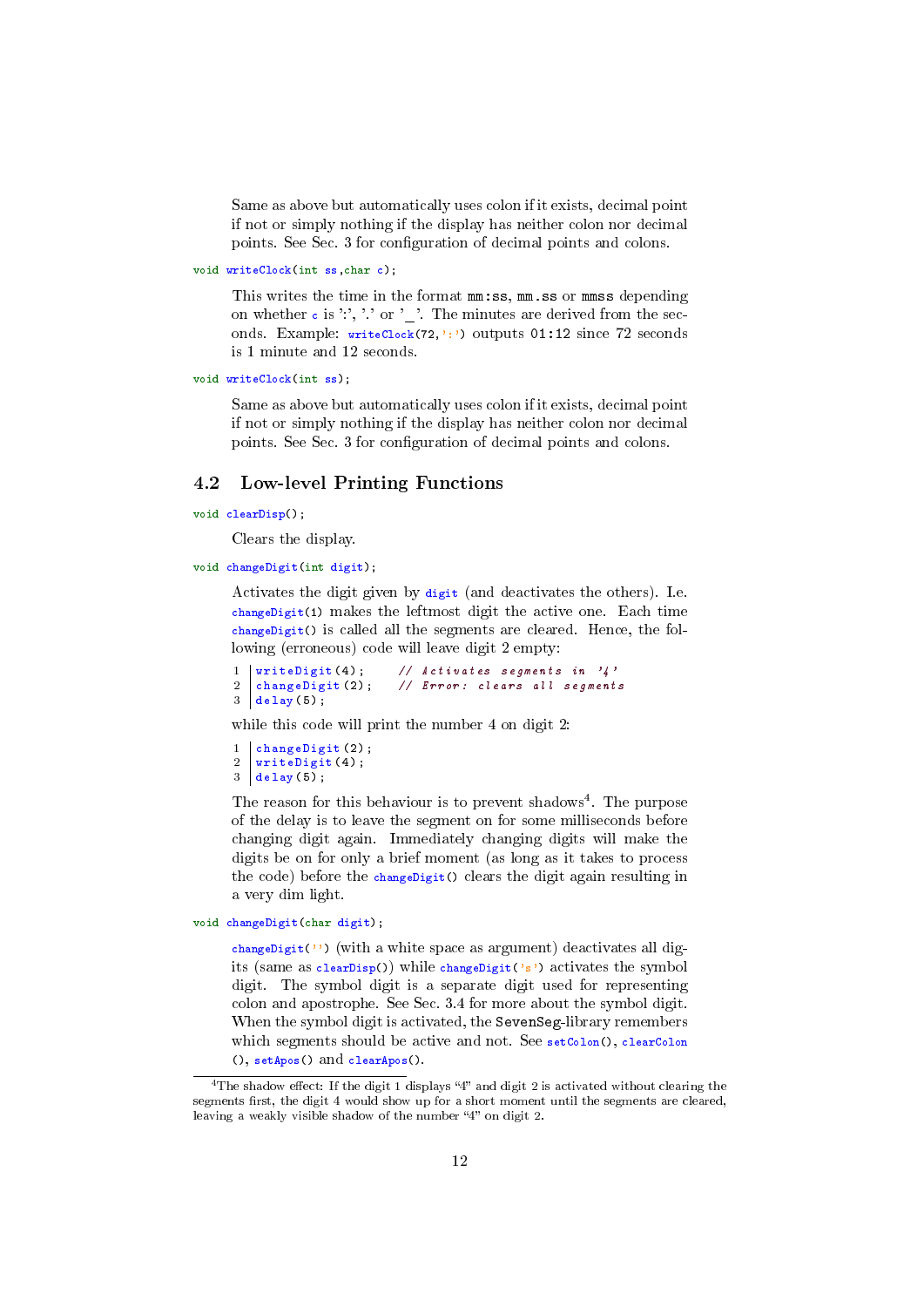#### void writeDigit(int digit);

Writes the number digit to the active digit. See changeDigit() for an example of how to use it.

```
void writeDigit(char digit);
```
Outputs the character digit to the active digit. The following example outputs the string "- $3F$ ":

```
1 | changeDigit (1);
2 writeDigit (') - ');<br>3 delay (5):
     delay(5);4 changeDigit (2);
\begin{array}{c} 5 \\ 6 \end{array} writeDigit ('3');
    delay(5);
7 changeDigit (3) ;
\begin{array}{c} 8 \\ 9 \end{array} writeDigit ('F');
   \vert delay (5) ;
```
Valid characters are a-z, A-Z, 0-9, minus  $(-)$ , space  $($   $)$ , and degree  $(°)$ . Small and capital letters are displayed equally. The degree-symbol should probably be written as an escaped character, i.e  $\text{writeDigit}$ \370').

```
void setDP();
```
Activates the decimal point (comma) on the active digit. Example of writing "3." on digit 2:

```
\begin{array}{c|c} 1 & \text{changeDigit}(2); \\ 2 & \text{writeDigit}(3). \end{array}2 \begin{array}{c|c} \n2 & \text{writeDigit}(3); \\
3 & \text{setDP} \n\end{array}\begin{array}{c|c} 3 & \text{setDP()}; \\ 4 & \text{delay(5)} \end{array}delay(5);
```
The decimal point is automatically reset when calling changeDigit() in order to prevent shadowing.

```
void clearDP();
```
Deactivates the decimal point on the active digit.

```
void setColon();
```
Turns on the colon segment(s). See Sec. 3.4 for how colons are implemented in hardware. If colon utilizes an additional segment pin, this function behaves similar to setDP() in that it is cleared on each changeDigit(). If a separate digit pin for symbols is used instead, setColon() means that colon segment should be automatically turned on each time the symbol pin is activated using changeDigit('s'). To clear it, you must call clearColon().

```
void clearColon();
```
Clears colon. This happens automatically if colon is implemented in hardware by using an additional segment pin. If a symbol digit pin is used, however, this must be called manually or the library will remember it each time changeDigit('s') is called upon. See setColon ().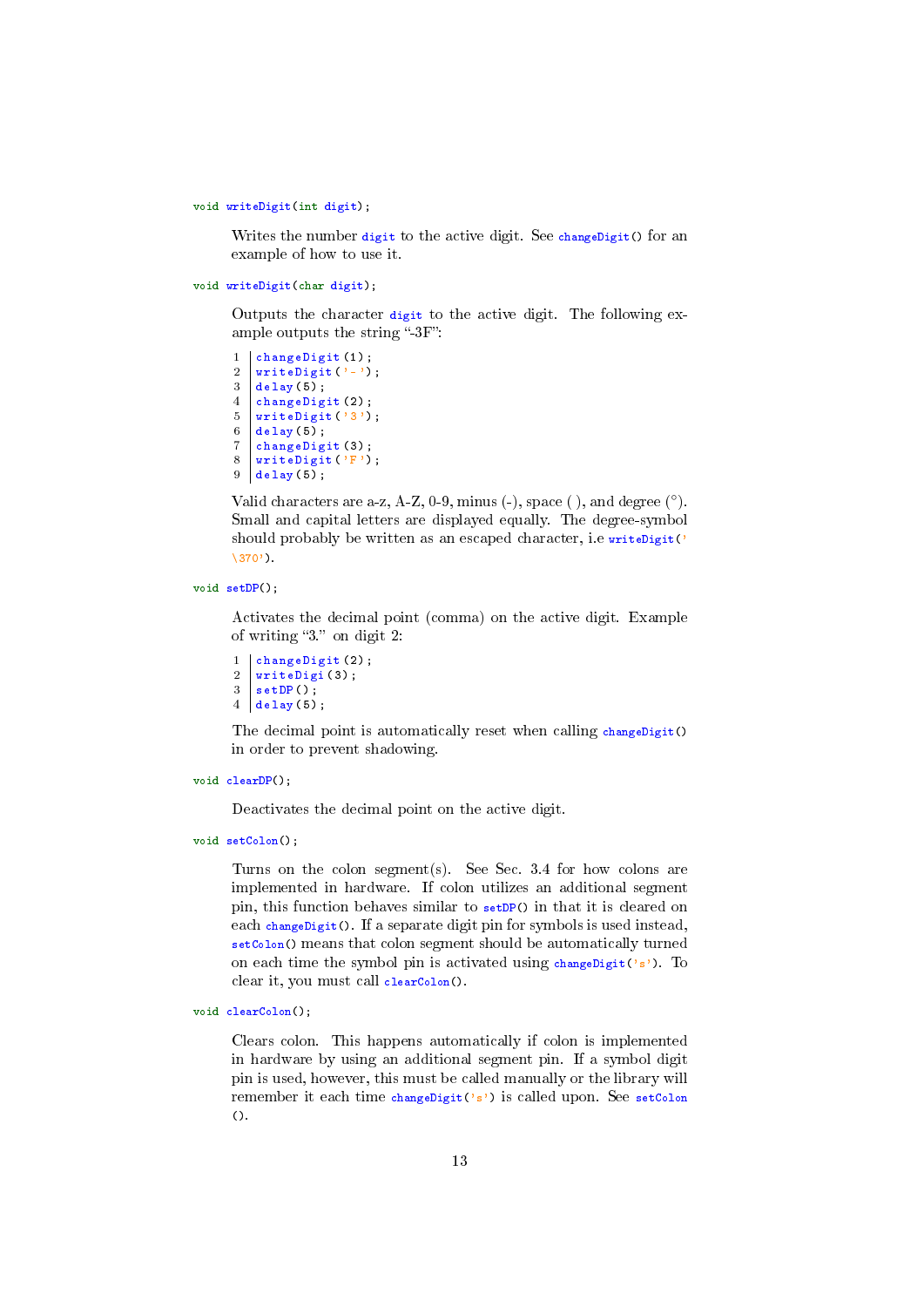void setApos();

Sets the apostrophe. Behaves in the same way as setColon().

void clearApos();

Clears the apostrophe. Behaves in the same way as clearColon().

### 4.3 Multiplexing

The high-level printing functions (c.f. Sec. 4.1) automatically parses and multiplexes<sup>5</sup> the data to be displayed. The functions in this subsection allows the user to tweak parameters of the multiplexing.

void setRefreshRate(int freq);

Sets the refresh rate used for the display for high-level printing functions. I.e. setRefreshRate(150) means that the whole display (all digits) updates 150 times each second.

If you have n digits and a refresh rate of  $f$  (in Hz) the display will spend  $T_{digit} = 1/(nf)$  seconds per digit<sup>6</sup>. The limit for when flickering becomes visible lies at under 50  $\overline{Hz}^7$  (or perhaps somewhat higher if the display is vibrating or moving with respect to the observer). The SevenSeg-library has a default refresh rate of 100 Hz to ensure smooth operation by default.

#### void setDigitDelay(long int delay)

Rather than setting the refresh rate you can also set the quantity  $T_{digit}$  to delay (in microseconds) directly. See setRefresRate().

#### void setDutyCycle(int dc);

The brightness of the display can be controlled by adjusting the duty cycle. As mentioned for setRefreshRate(), the time spent per digit is  $T_{digit} = 1/(nf)$ . The duty cycle determines for how large part of this time the digits will actually be on. I.e. setDutyCycle(40) means that each digit will be on only 40% of its assigned time  $T_{digit}$  and off for the rest of it<sup>8</sup>. de should be a number (in percent) in the range [0, 100]. The default value is 100% (max brightness). See App. A for details about calculating the brightness.

 $5$ Multiplexing is the process of showing one digit at a brief time before showing the next digit and so on. Doing this repetitively and at a sufficiently fast refresh rate makes it appear as if all digits light up at the same time.

 $6$  If you have for instance a 4-digit display with a separate symbol digit for apostrophe and colon then *n* also includes the symbol pin:  $n = 5$ . See Sec. 3.4.

<sup>7</sup>That's why old CRT TVs has a refresh rate of 50Hz (in Europe at least).

<sup>&</sup>lt;sup>8</sup>Technically, it might be more correct to say that  $dc/n$  is the duty cycle rather than dc, since that's the percentage of the time each digit is on. I.e. if you set  $dc = 100\%$  and have  $n = 4$  digits then, technically, each digit is on only 25% of the time, not 100%. Nevertheless, I find the definition used herein more convenient, since its easier and maps directly to brightness without depending on the number of digits.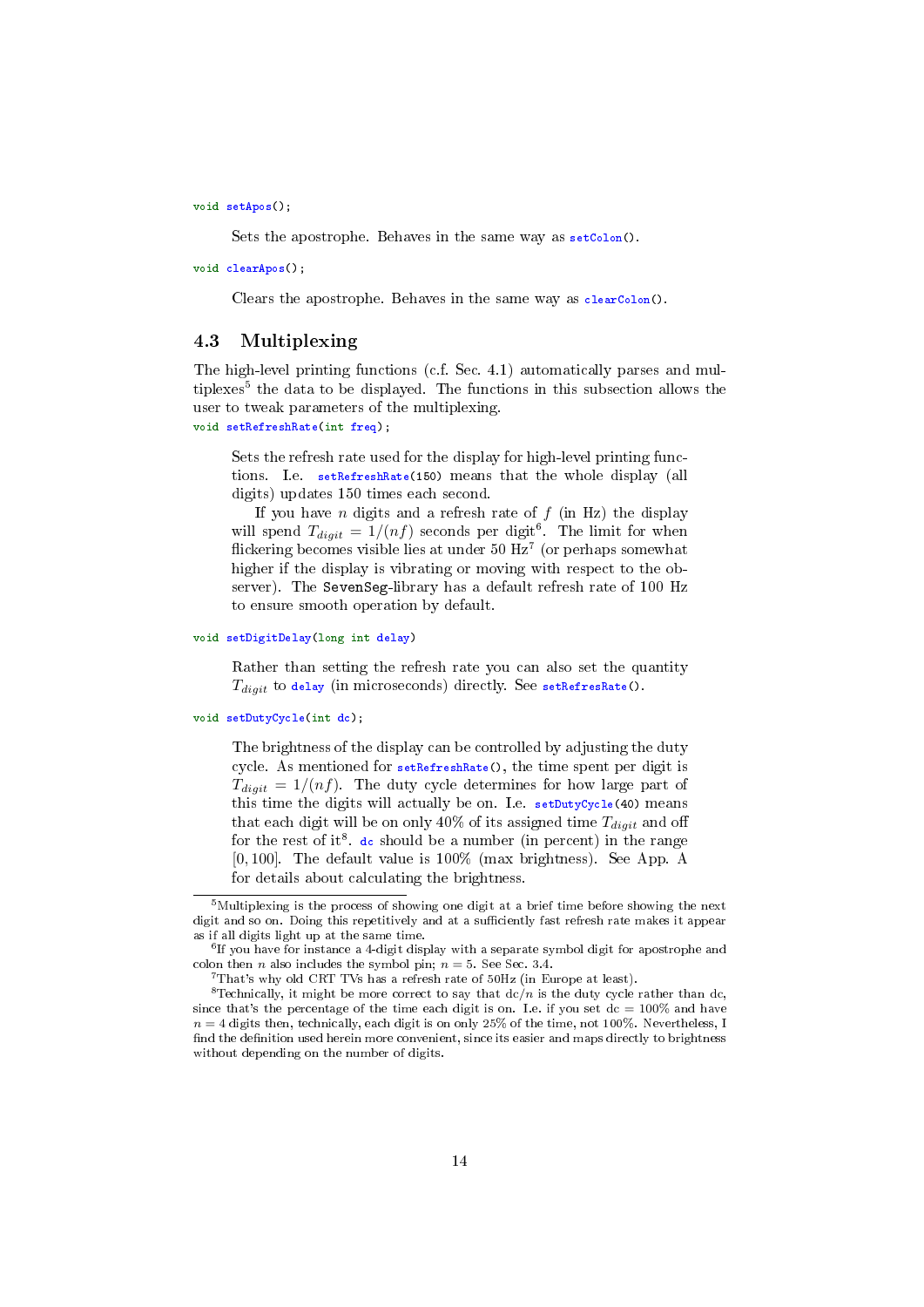### 4.4 Using Interrupt Timers

Running the printing functions in an endless loop to perform multiplexing is not always an ideal way to do things. Outputting information to a 7-segment display is not a computationally intensive task, but due to the delay used for multiplexing, the microcontroller just sits there and waits for most of the time. Sure, you can insert commands taking little time in a loop together with the printing functions, but if they are slightly time-consuming, the display will halt or flicker. For this purpose it is possible to use SevenSegalong with interrupt timers. Then, you can do whatever you want inside  $loop(1...)$ , and simply run a high-level printing function only when you want to change what's on the display. The microcontroller will automatically be interrupted just briefly to update the display as needed. You can still change the refresh rate and the duty cycle like normal, the SevenSeg-library will take care of configuring the timers for you.

Let's begin with an example of how to get started with timers:

```
1 | #include < SevenSeg.h>
2
3 SevenSeg disp (11 ,7 ,3 ,5 ,6 ,10 ,2) ;
4
5 const int numOfDigits=4;
6 | int digitPins [numOfDigits] = {12, 9, 8, 13};
7
8 void setup () {
\begin{array}{c} 9 \\ 10 \end{array}disp . setDigitPins ( numOfDigits , digitPins ) ;
\frac{11}{12}disp setTimer(2):
13 disp startTimer ();
14
15 \mid }
16
17 void loop() {
18
19 \begin{cases}\n 19 \text{ for (int } i = 1; i < = 10; i++)\n 120\n \end{cases}\begin{array}{c|c} 20 & \text{disp write (i);} \\ 21 & \text{delay (1000):} \end{array}delay (1000); // Or other time - consuming tasks
22 }
23
24 \mid }
25
26 | ISR (TIMER2_COMPA_vect) {
27 disp interruptAction ();<br>28 }
28
```
Timer 2 is initiated in the setup() $\{\ldots\}$  section. At the bottom of the file is an Interrupt Service Routine (ISR) which is called whenever timer 2 interrupts the controller. What needs to be done when this happens is taken care of by the function interruptAction(). Finally, run the high-level printing functions such as write() like before. But notice how there's a delay of one second after it's called. This, however, will not disturb the display. The delay could be as long as you wish, or other time-consuming code could be executed. write() only needs to be executed when you need to change the value on the display.

Beware that there's a big caveat with using interrupt timers in Arduino; the Arduino platform uses the interrupt timers internally for its built-in functions such as  $delay()$ , tone(), for serial communications, etc.  $delay()$  for instance uses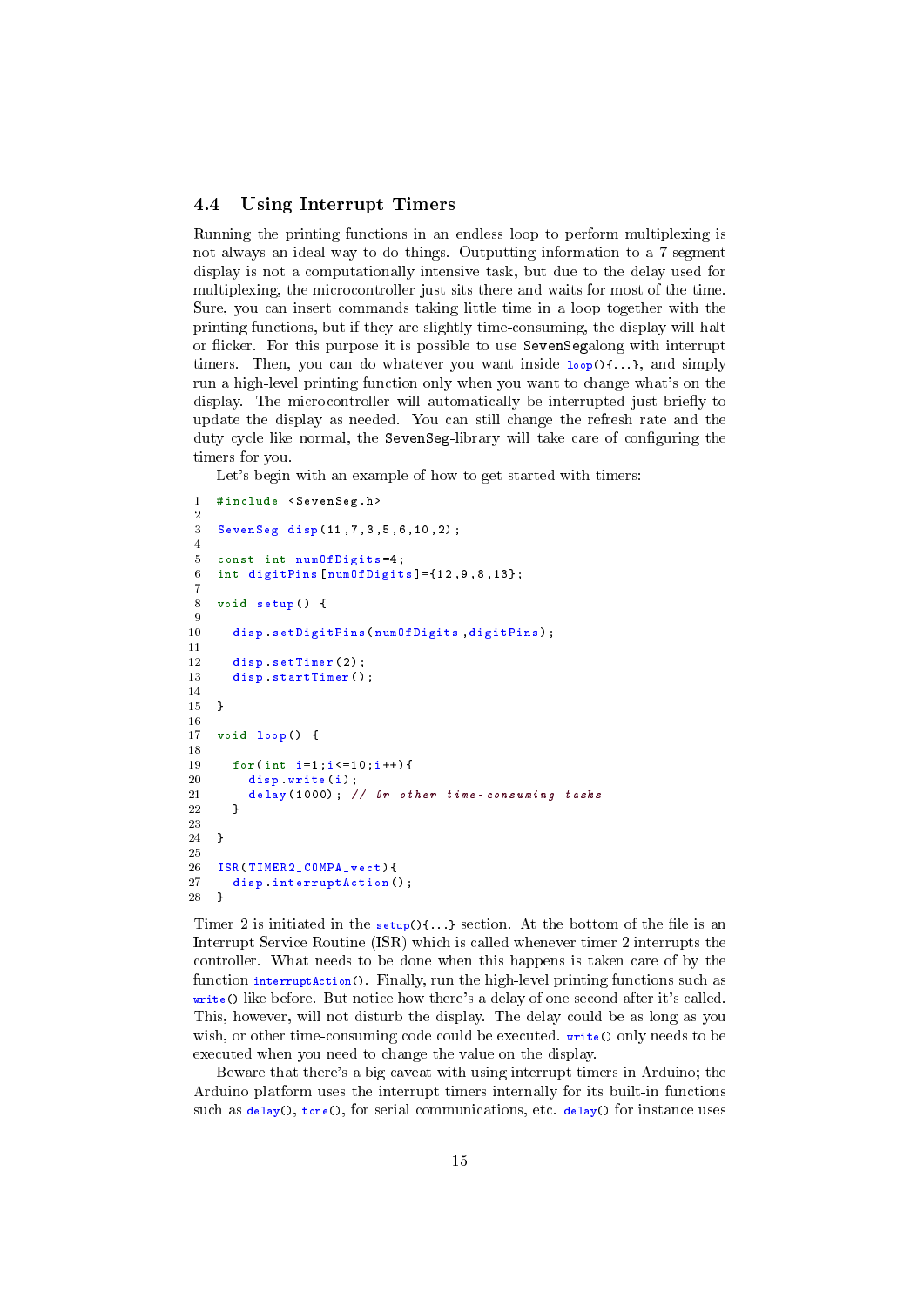timer 0. Hence in order for delay() to work, you can not use timer 0 for SevenSeg (or other purposes).

```
void setTimer(int timerID);
```
Tells the library that timer number timerID is to be used for multiplexing. timerID can be '0', '1' or '2'. Timers 3, 4 and 5 are not supported yet.

```
void clearTimer();
```
Clears the timer settings from the SevenSeg-object such that the object can again multiplex in the default way.

```
void interruptAction();
```
This function is to be put in ISR(TIMER0\_COMPA\_vect){...}, ISR(TIMER1\_COMPA\_vect ){...} or ISR(TIMER2\_COMPA\_vect){...} for using SevenSeg together with timer 0, 1 or 2, respectively.

```
void startTimer();
```
This function is called to start the timer (automatically configures the timer for correct use with SevenSeg).

void stopTimer();

This function is called to stop the timer from running.

# Version History

v1.0 (12.07.2013) Initial version

v1.1  $(02.06.2015)$ 

- writeFloat(float) changed to write(double).
- write(String) created to support String objects (previously only character arrays was supported).
- Maximum number of digits increased from 4 to 9 (changed int to long int several places).
- User guide now includes example of how to control multiple display objects (also possible with v1.0 library).
- Leading zero suppression implemented (e.g. 123 is displayed as 123 and not 0123 on a 4-digit display).
- write(double,int) implemented.
- $v1.2$  (08.06.2015) Bug fix: Error in leading zero suppression. Numbers '0.02' would show as ' . 2' (and similar).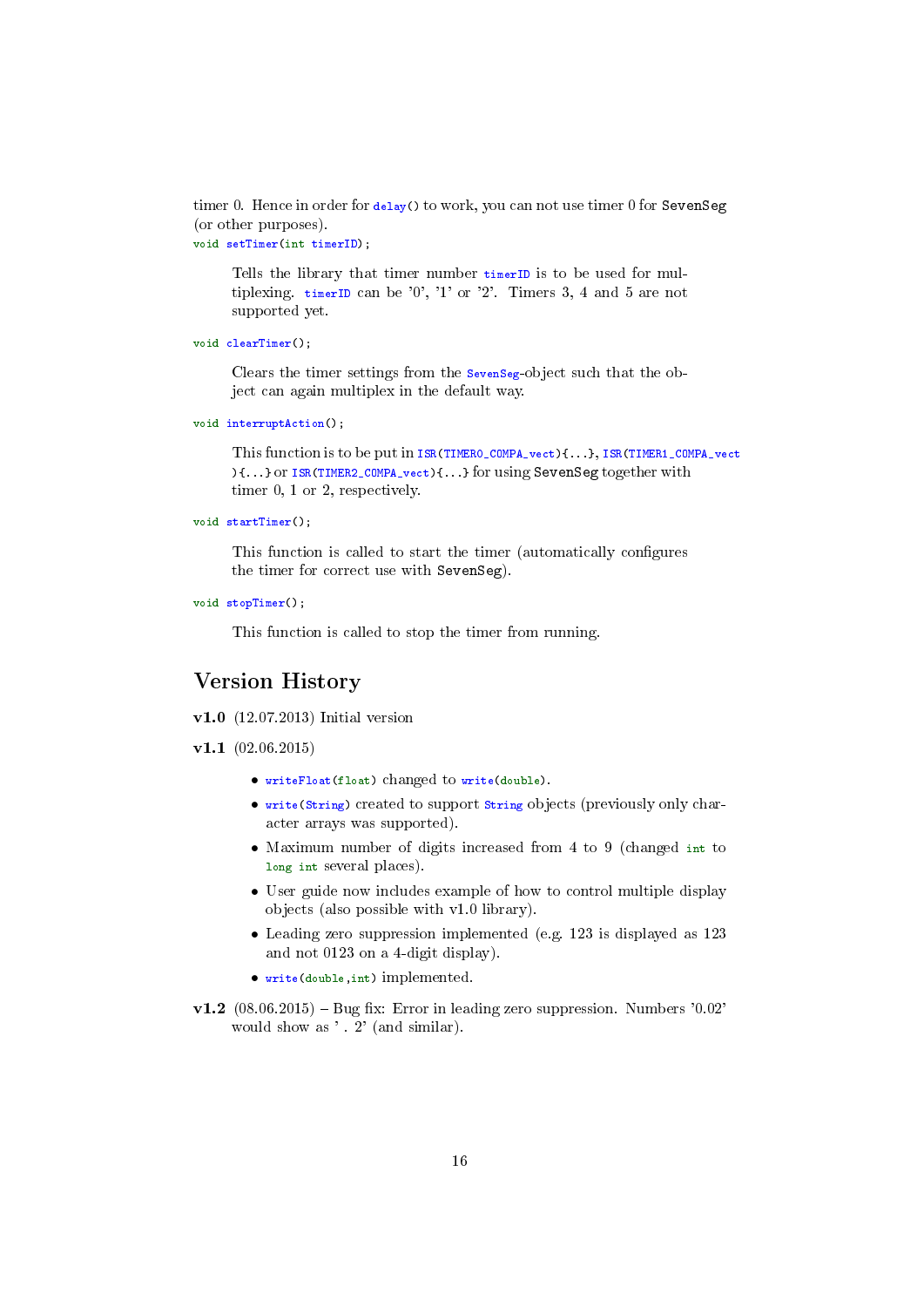

Figure 7: Forward biased diode with current limiting resistor. The order of the diode and the resistor is insignicant.

# A Current Calculations

### A.1 Basic LED Current Calculation

Consider first a simple forward biased<sup>9</sup> Light Emitting Diode (LED) as shown in Fig. 7. LEDs are current controlled devices, and the easiest way to control the current through an LED is by limiting it with a resistor. The way to dimension the resistor is to first choose the forward current  $I_F$  through the LED, then, determine the voltage drop  $V_F$  over the LED, and finally you compute the resistance R of the resistor.

As an example, we'll assume the diode 17-21USRC from Everlight. Some selections from the datasheet are included in Fig. 8 and Fig. 9. We see that the diode has a maximum forward current of 25mA, but according to the curve of luminous intensity  $I_V$  versus forward current, the diode should still light up relatively well at smaller currents (for more about luminous intensity, see Avago Application Brief D-004). Besides, we should have some margin to account for component tolerances and round-off errors in selection of components. For now we'll just choose the forward current somewhere in the mid-range:  $I_F = 10 \text{ mA}$ . Next, the  $I_F$  vs.  $V_F$  curve shows that the voltage will be approx.  $V_F = 1.8V$ . If  $V_{cc}$  is the output of an Arduino then  $V_{cc} = 5V$  (when the output is high) and the voltage across the resistor is

$$
V_R = V_{cc} - V_F = 3.2 \,\text{V} \tag{2}
$$

The current through the resistor must be  $I_F$  and using Ohm's law the resistance must be

$$
R = \frac{V_R}{I_F} = \frac{3.2 \,\text{V}}{10 \,\text{mA}} = 320 \,\Omega \approx 330 \,\Omega \quad \text{(E12)}\tag{3}
$$

The resistance was approximated to  $330\Omega$  since not all values of resistors are commonly available.  $330\Omega$  is a standard value in the E12-series of resistors.

<sup>9</sup>Forward biased simply means that plus is connected to the diodes anode and minus/ ground to its cathode such that the current flows in the forward direction. Diodes prevent currents from flowing in the reverse direction. For 7-segment displays this is utilized for multiplexing by letting only one digit be forward biased at a time.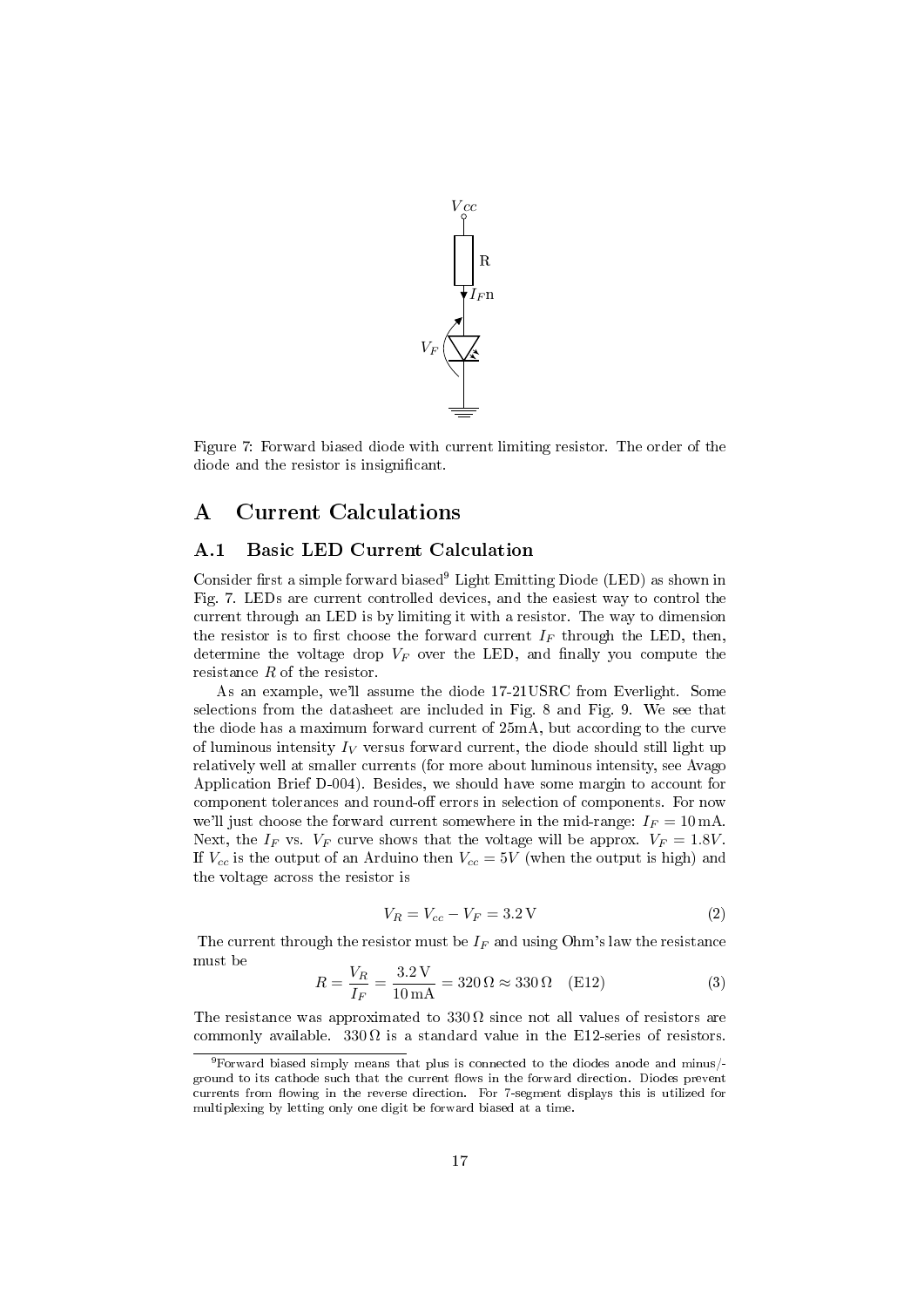| Parameter                                           | Symbol    | Rating               | Unit |
|-----------------------------------------------------|-----------|----------------------|------|
| Reverse Voltage                                     | Vr        | 5                    | V    |
| <b>Forward Current</b>                              | IF        | 25                   | mA   |
| <b>Operating Temperature</b>                        | Topr      | $-40 \sim +85$       | °C   |
| Storage Temperature                                 | Tstg      | $-40 \sim +90$       | °C   |
| Soldering Temperature                               | Tsol      | $260$ (for 5 second) | °С   |
| Electrostatic Discharge                             | ESD       | 2000                 | V    |
| Power Dissipation                                   | Pd        | 60                   | mW   |
| Peak Forward<br>Current(Duty $1/10$ $@$<br>$1KHz$ ) | IF (Peak) | 160                  | mA   |

### Absolute Maximum Ratings at Ta =  $25^{\circ}\text{C}$ :

**Electronic Optical Characteristics:** 

| Parameter                       | Symbol         | *Chip<br>Rank  | Min.  | Typ.  | Max.    | Unit    | Condition   |
|---------------------------------|----------------|----------------|-------|-------|---------|---------|-------------|
| Luminous Intensity              | Iv             | A2             | ----- | 2     | -----   | mcd     | $I_F=2mA$   |
|                                 |                |                | 16    | 34    | -----   |         | $IF = 20mA$ |
|                                 |                | A3             | ----- | 3     | $--- -$ |         | $Ir=2mA$    |
|                                 |                |                | 29    | 46    | -----   |         | $I_F=20mA$  |
|                                 |                | A <sub>4</sub> | ----- | 3     | -----   |         | $IF = 2mA$  |
|                                 |                |                | 35    | 58    | -----   |         | $IF=20mA$   |
|                                 |                | A <sub>5</sub> | ----- | 5     | -----   |         | $IF=2mA$    |
|                                 |                |                | 46    | 75    | -----   |         | $IF = 20mA$ |
|                                 |                | A6             | ----- | 6     | -----   |         | $IF = 2mA$  |
|                                 |                |                | 58    | 93    |         |         | $IF=20mA$   |
| Viewing Angle                   | $2 \theta 1/2$ |                | ----- | 140   | -----   | deg     | $IF=20mA$   |
| Peak Wavelength                 | $\lambda$ p    | -----          | ----- | 639   | -----   | nm      | $I_F=20mA$  |
| Dominant Wavelength             | $\lambda$ d    | -----          | ----- | 631   | -----   | nm      | $I_F=20mA$  |
| Spectrum Radiation<br>Bandwidth | Δλ             | -----          | ----- | 20    | -----   | nm      | $IF=20mA$   |
| Forward Voltage                 | $V_F$          | -----          | ----- | 2.0   | 2.4     | V       | $IF=20mA$   |
| Reverse Current                 | IR             | -----          | ----- | ----- | 10      | $\mu$ A | $V_{R}=5V$  |

Figure 8: Absolute maximum characteristics for Everlight 17-21USRC. Note that they may deviate from these values at temperatures other than  $T =$  $25 \deg C$ .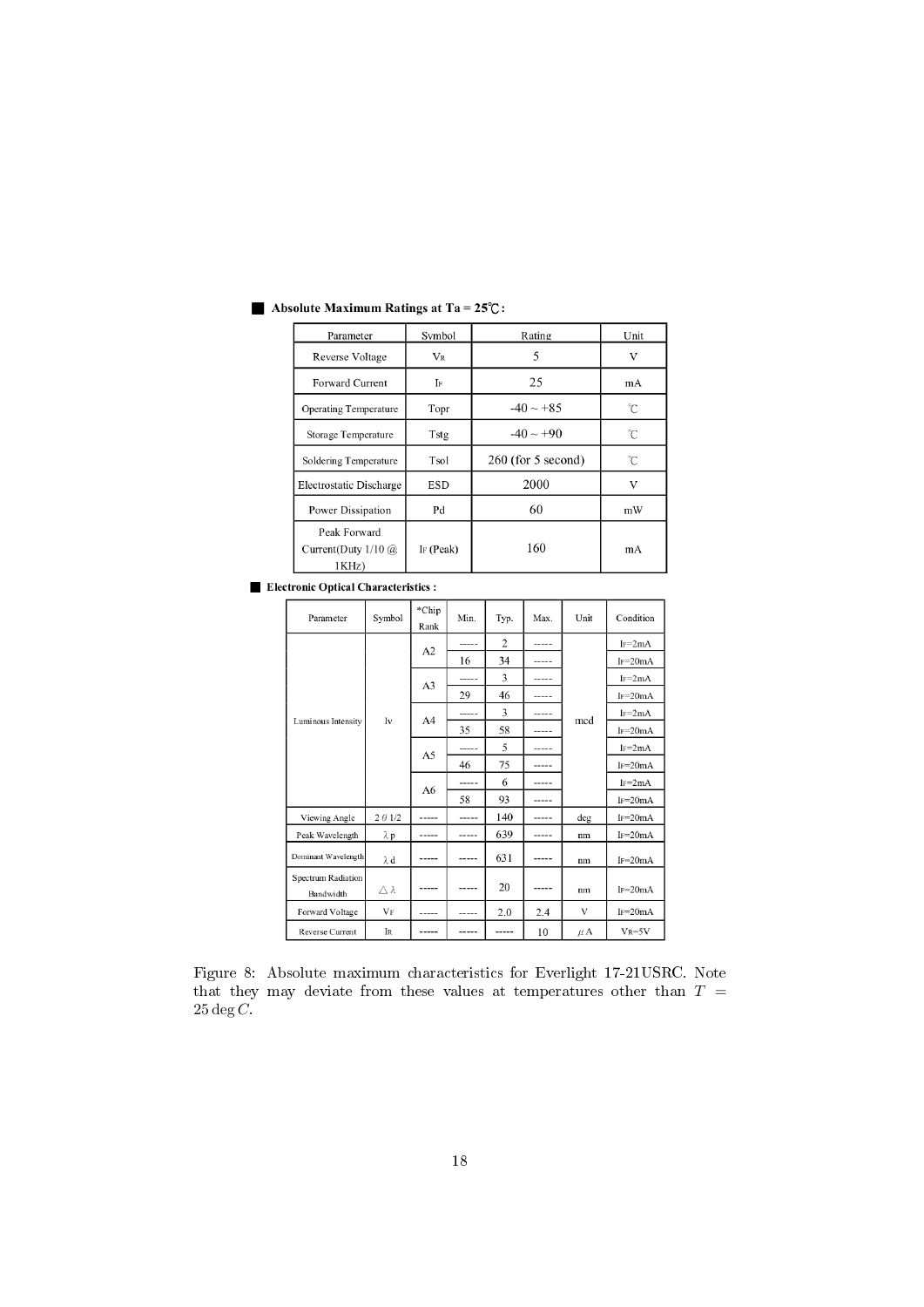

Figure 9:  $I_V$  vs.  $I_F$  (left) and  $I_F$  vs.  $V_F$  (right) for Everlight 17-21USRC. Notice how the dashed line is for higher currents than maximum DC-rated  $I_F$ . This region can only be utilized if multiplexing sufficiently fast.

This increased resistance will make the forward current slightly smaller, but visually not notably different.

Sometimes datasheet lack information. A typical dirty way to do it is to simply assume  $I_F$  to 5 or 10 mA and  $V_F = 2V$ , but you should make sure you're not overriding the absolute maximum characteristics which always should be in the datasheet.

### A.2 The Current of Multiplexed Segments

For an n-digit multiplexed 7-segment display, you must connect the limiting resistors as shown in Fig. 10 (the example circuit is only 2 digits). The digit pins are multiplexed, such that only one digit is on at a time, before switching to the next digit. This happens fast enough to not be seen.

Due to this multiplexing, the average current through each segment will be

$$
I_{\text{avg}} = (dc/n) \cdot I_F \tag{4}
$$

where dc is the duty cycle as defined for the function setDutyCycle(). If setDutyCycle () is not used  $dc = 1 (= 100\%)$ . Hence to have the same average current in the case of multiplexing a seven-segment display as for a constantly forward biased LED like above you should dimension R like before but for n times higher  $I_F$ . Even though the average forward current is equal, it may be that the luminous intensity is not, due to what is called the relative efficiency of the LED (Avago Application Brief D-004 is highly recommended for more information about this topic). However, it usually is not that big an error to say that the peak current  $I_F$  through an LED should be *n* times higher that it would've been for a single non-multiplexed LED since our eyes are not sensitive to an error of a couple of tens of percent. When choosing  $I_F$ , however, you should make sure the following criteria are met such that nothing is damaged: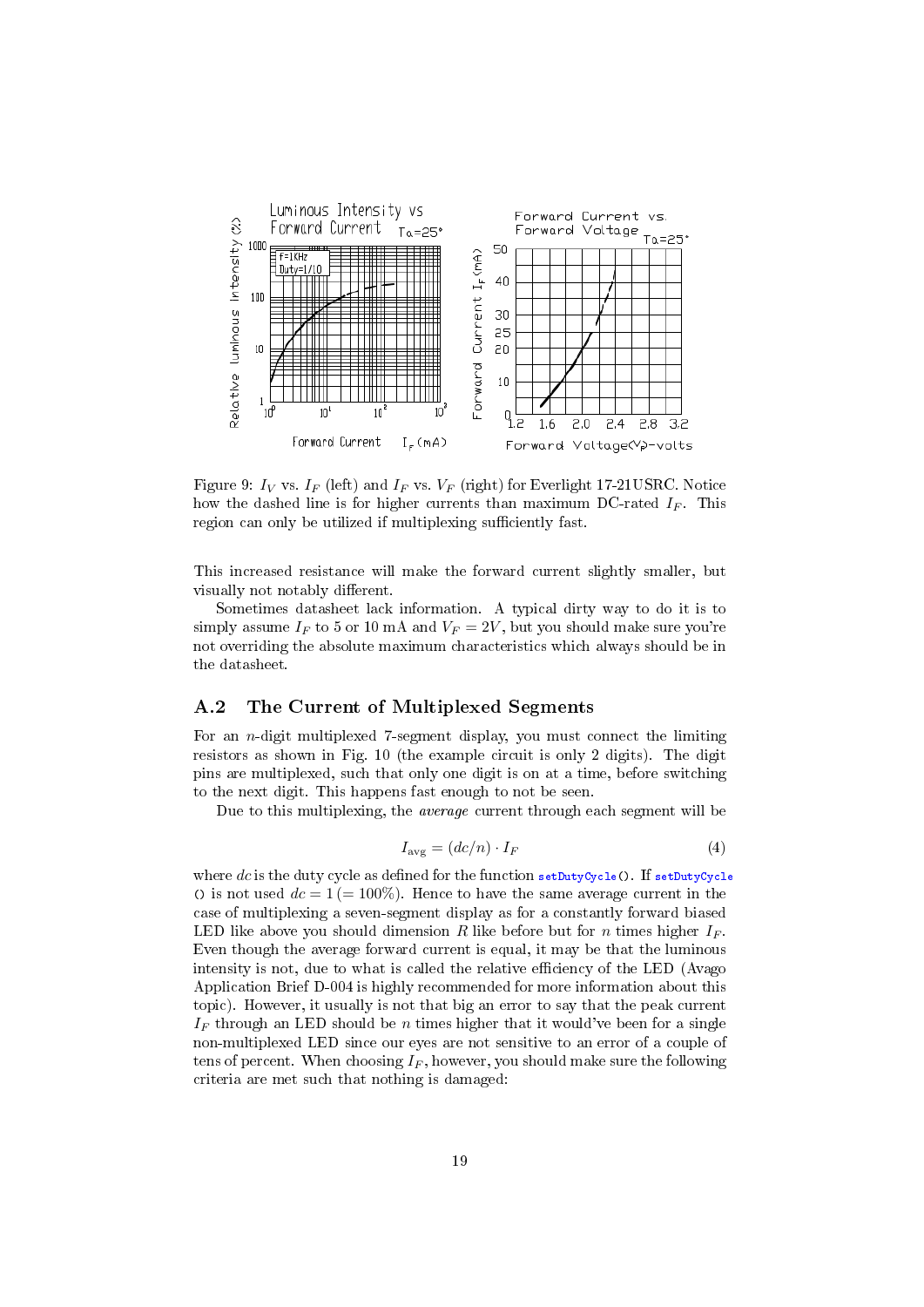- 1.  $I_F$  should not override the maximum value in the datasheet, typically 20-30 mA.
- 2. The maximum reverse voltage  $V_R$  for the segment LEDs should be higher than Arduinos I/O pin voltage  $V_{cc} = 5V$  since multiplexing 7-segment displays imply reverse biasing some segments LEDs.
- 3. The current  $I_F$  will flow through the segment pins. Hence  $I_F$  should be lower than the maximum current handled by the Arduino I/O pin, which is 40 mA. You should probably stay well below this due to tolerances, etc., say, not more than 20-30 mA.
- 4.  $7I_F$  will flow through the digit pin while displaying the number '8'. Hence  $7I<sub>F</sub>$  should also be lower than what can handled by the Arduino  $I<sub>F</sub>$  pin; 40 mA or preferrably not more than 20-30 mA. Note that some displays have more than 7 segments per digit, i.e. if there is a decimal point (see Fig. 10) or colon (see Fig. 5). In that case, you need to multiply  $I_F$  by 8 or whatever number of segments are present per digit.

As a design procedure, you could start by assuming that you want  $I_{\text{avg}} =$ 3 mA of average current through each segment and calculate the resistors accordingly. You make sure all the above criteria are met, and test it (without using  $setPutcycle()$ . From there on, experiment with different values of resistors until you are satisfied. If you want to utilize the adjustable brightness feature this will now be the maximum brightness. This is it! If you have troubles overriding the above listed criteria, go on reading the next two subsections.

### A.2.1 Higher Currents Than Rated for the Display

Sometimes, you may want to put more current through the segments than the display can handle. For instance, you may want  $I_{\text{avg}} = 10 \text{ mA}$  of average current through each digit, but since you have 4 digits and the maximum rating is  $I_F = 20 \text{ mA}$  you can't get more than  $I_{\text{avg}} = 5 \text{ mA}$ . If you increase the  $I_F$ beyond the maximum, the display is damaged by the excess heat generated internally in the semiconductor. This only takes a few milliseconds, so even if the *average* current is below the maximum  $I_F$  there is a danger of damaging the display if you don't know what you're doing. If the display is switched on and off fast enough, however, the semiconductor does not heat up quick enough to be damaged. To do this, you typically need to increase the refresh rate of the multiplexing to 1000 Hz or more by calling setRefreshRate(). The datasheet often contain information about this; in Fig. 8 you see that the (peak) forward current of our example LED can be increased to 160 mA if the refresh rate is 1000 Hz, and the true duty cycle  $dc/n$  is not more than 10%. This yields an average current of maximally  $I_F = 16 \text{ mA}$ . You must, of course, set dc with setDutyCycle() to not override the  $10\%$  requirement. Let's take an example, you run the following code in  $\text{setup}( )$ {...}:

1 | setRefreshRate (1000);

2 setDutyCycle (40) ; // dc = 10% \* 4 digits = 40%